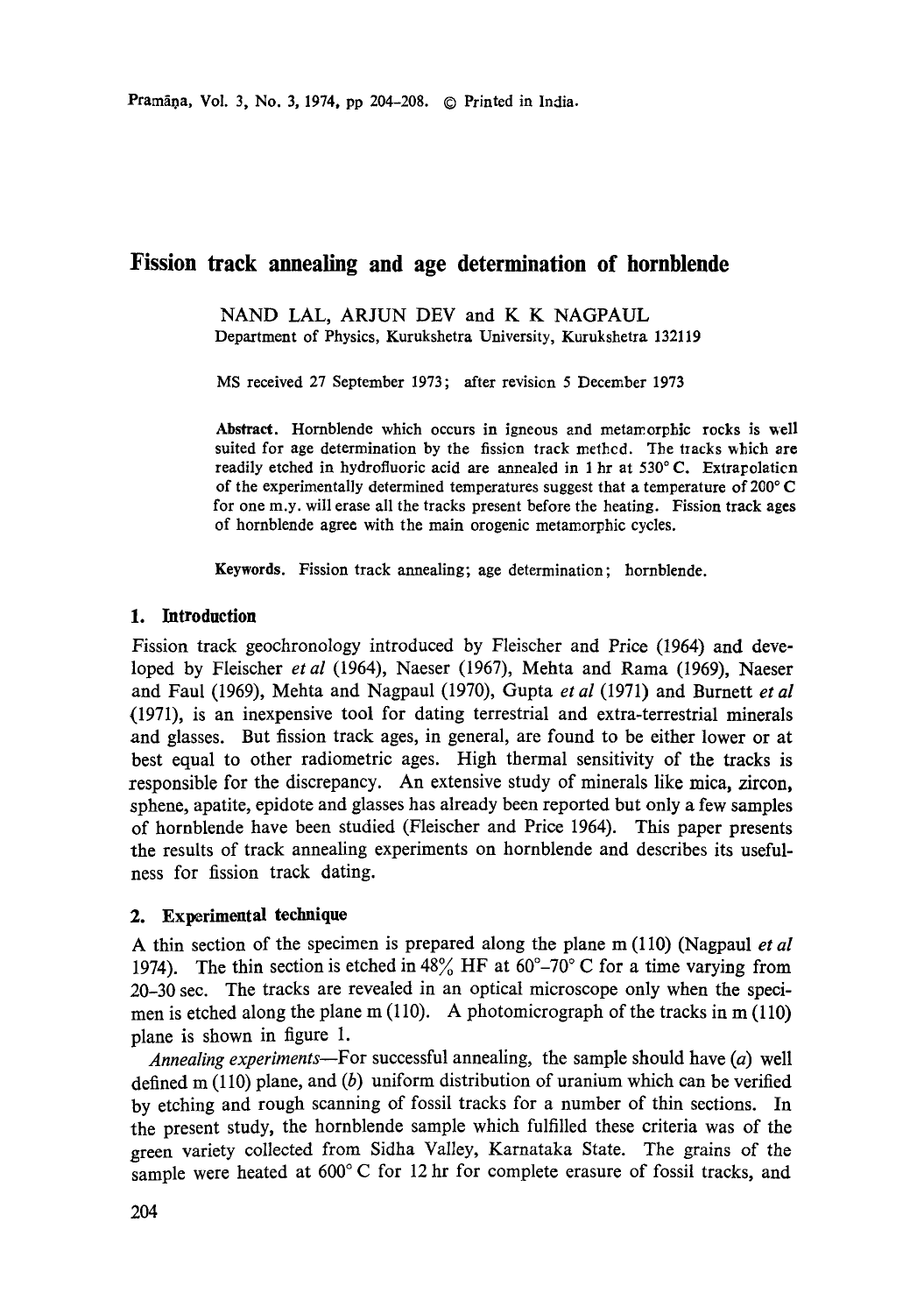*Nand Lal, Arjun Dev and K K Nagpaul* 

Pramāņa, Vol. 3, No. 3, 1974,<br>pp 204-208



Figure 1. Fission tracks in hornblende (Etched for 25 sec at  $60^{\circ}$ C in  $48\%$  HF)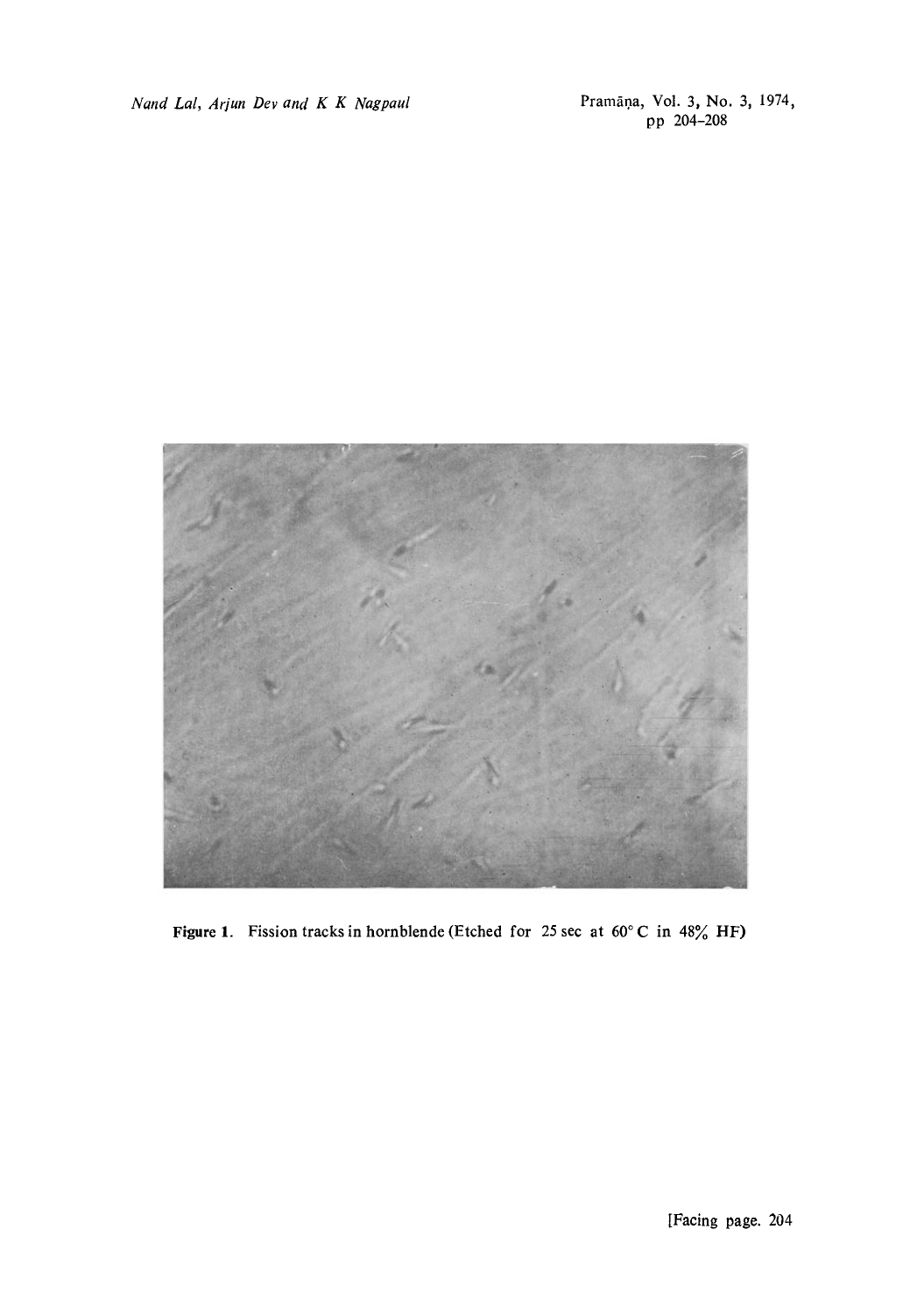then irradiated in CIRUS Atomic Reactor at Trombay with a dose of thermal neutrons ranging from  $10^{16}$  to  $10^{17}$  nvt. Thin sections of these samples were etched and scanned for induced tracks.

The annealing procedure used by Naeser *et al* (1969 b) was modified by sandwiching the thin section between two aluminium strips  $(1'' \times 1'')$  smoothly fixed by means of screws, as no epoxy resin can stand the high temperatures used. This way the thin sections remained in their respective positions and could be remounted easily. The pair of strips was placed on an iron block in a furnace whose temperature could be controlled within  $\pm$  5° C. Temperatures were monitored with a thermocouple that was inserted into a hole in the block. The annealing temperature ranged from 420 $^{\circ}$  to 540 $^{\circ}$  C at an interval of 30 $^{\circ}$  C in each step. At each temperature the samples were heated for different times, ranging from a few minutes at high temperatures to several hours at low temperatures. In each case track density of repolished and etched samples was determined. The percentage of tracks faded after each run at a fixed temperature versus log of time are drawn in figure 2. Figure 3 shows the annealing data of hornblende plotted on an Arrhenius diagram. Individual points on this graph represent  $0\%$ ,  $25\%$ ,  $50\%$ ,  $75\%$  and  $100\%$ track reductions determined at various temperatures corresponding to different times of figure 2. The data are extrapolated to geologically significant times and temperatures.

*Determination of ages--Fission* track ages of four samples of hornblende from pegmatites were determined by the technique followed by Mehta *et al* (1970), with a slight modification in the method of preparing thin sections as mentioned earlier.



Figure 2. Experimental results for annealing of fission tracks in hornblende.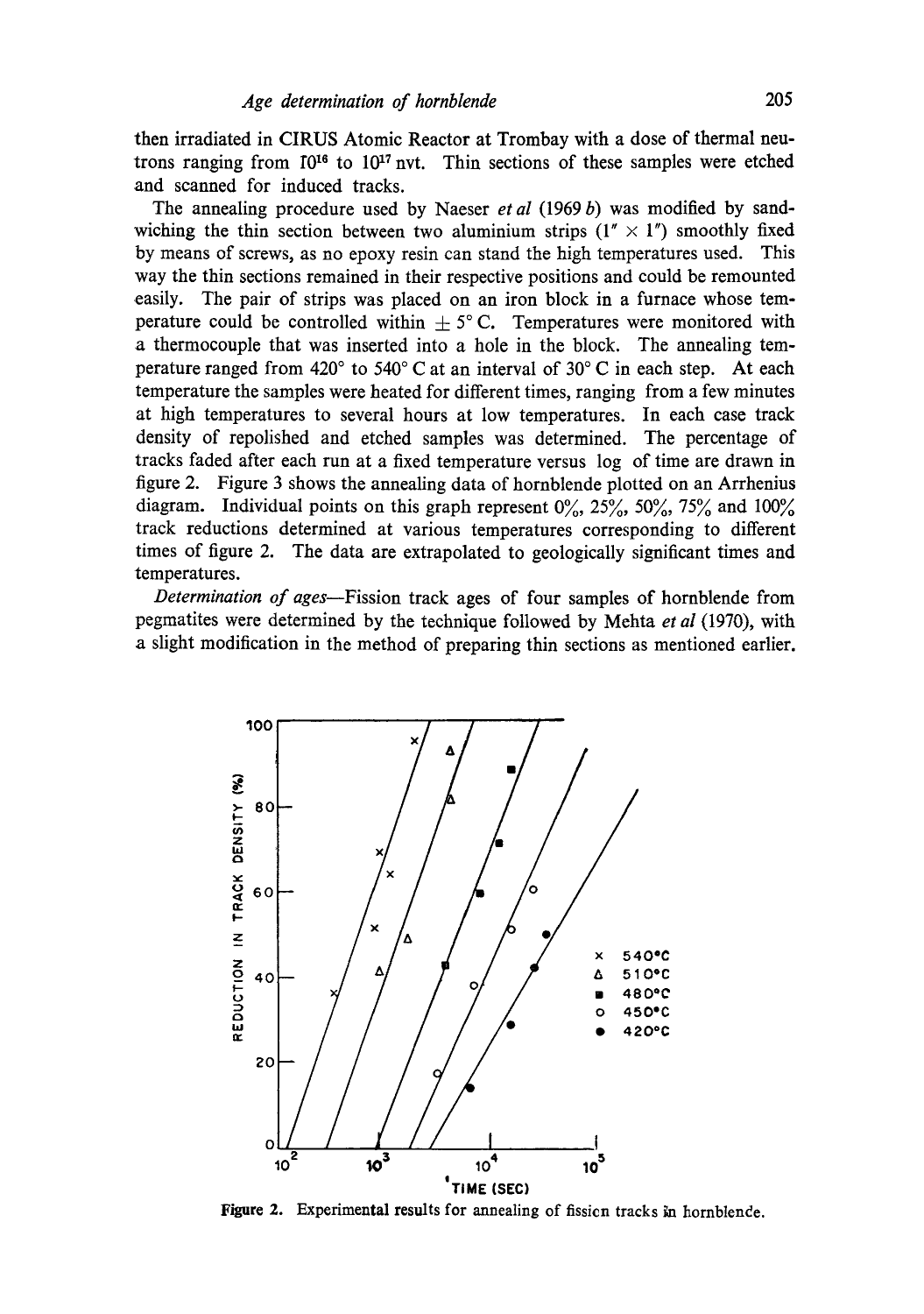

Figure 3. Arrhenius plots for hornblende.

Since the size of the sample available was too large to be handled singly, a number of transparent thin sections were made from a single grain of size  $0.5$  to 5 mm. They were etched and the densities of tracks were determined under total magnification of 1,500 x. The number of total fossil tracks in sample HR was found to be low and hence it was again grinded, polished and etched for the track counting in order to make the results statistically significant.

After determination of fossil track densities, the samples were exposed to thermal neutrons in CIRUS Atomic Reactor at Trombay and the induecd track densities and neutrons doses were calculated. Ages are determined by using the formula (Mehta *et al* 1970) :

$$
T = 6.57 \times 10^9 \ln \left( 1 + 9.25 \times 10^{-18} \frac{\rho_{\text{s}}}{\rho_{\text{i}}} \phi \right) \text{yr}
$$

where  $\rho_s$ ,  $\rho_1$  and  $\phi$  are fossil track density, induced track density and neutron dose respectively.

The calculated ages are shown in table 1. The errors indicated with the ages refer only to statistical errors in the density determination.

#### **3. Discussion**

#### 3.1. *Annealing*

It is not possible to estimate annealing effects on samples over geological times. Laboratory experiments can be performed at high temperatures for a few hours and annealing behaviour of tracks in the sample can be studied. Extrapolating the information thus obtained, the past history of the sample can be assessed. A linear extrapolation of Arrhenius plot of hornblende shown in figure 3, gives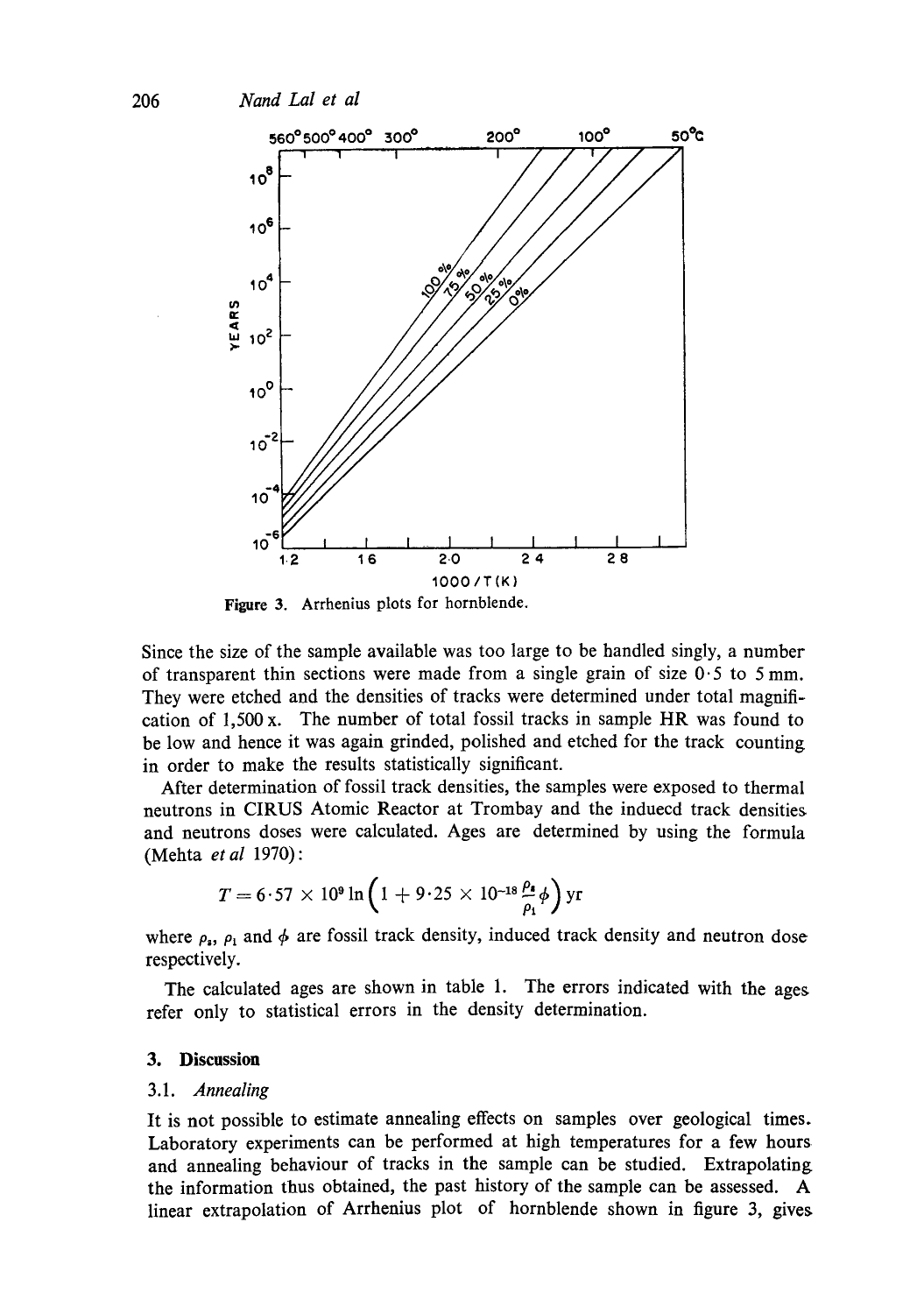| SI.<br>No. | Location                                   | Laboratory<br>symbol | Nature<br>οf<br>sample       | Total<br>neutron<br>dose, nyt | Fission<br>track<br>age m.y. |
|------------|--------------------------------------------|----------------------|------------------------------|-------------------------------|------------------------------|
| 1.         | Saladipura, Rajasthan                      | HR                   | Hornblende<br>green crystals | $2.27\times10^{16}$           | $967 + 53$                   |
| 2.         | Sidha Valley, Karnataka State              | S                    | do.                          | do.                           | $1530 + 61$                  |
| 3.         | Banavar in the south of<br>Karnataka State | в                    | do.                          | do.                           | $840 + 33$                   |
| 4.         | Unknown (supplied by<br>Stark and Co.)     | HA                   | do.                          | do.                           | $1107 + 133$                 |

Table 1. Fission track ages of hornblende

information about the thermal history of the region. It shows that the mineral will start losing tracks when heated to a temperature of  $100^{\circ}$  C for one m.y., while a temperature of 200° C for one m.y. will erase all the tracks present in it. It is also evident that if the fission track age of the hornblende coincides with the age determined by other radioactive methods like Rb-Sr and K-Ar, etc., the rock temperature must have remained to the right of the zero per cent track reduction curve and if it is less than the youngest event recorded by other methods, the fission track age will represent some cooling event. Further, the mixed fission track ages will result if the rock had been heated to a temperature for a length of time which falls within the fields between  $0\%$  and  $100\%$  loss curves.

The experimental points in figure 3 lie on a straight line expressed by the relation

 $\log t = \log a + (E/kT)$ 

where  $t$  and  $T$  are the annealing time and temperature respectively.  $E$  is the activation energy,  $a$  is a constant and  $k$  is the Boltzmann constant.

#### 3.2. *Ages*

Fission track ages have been determined for two specimens drawn from different areas of Karnataka State. The age of the sample B concurs with Rb-Sr mica age of the region (Venkatasubramaniam *etal* 1971 c). The apparent discrepancy between the ages of samples S and B may be corroborated by the fact that the Karnataka region has undergone quite a number of orogenic metamorphic cycles, the effect of which is found to be increasing towards the south, accompanied by some igneous activity (pegmetisation, grantisation and alkali-gabro syenite complex) (Sarkar 1968). The younger age  $840 \pm 30$  m.y. of the sample B may be due to the latest thermal event during the Indian Ocean cycle or may be due to some later igneous activity.

The Rb-Sr isochron for whole rock indicates an event of metamorphism accompanied by granitic and pegmatitic activity during 1450-1850 m.y. representing the Eastern Ghat orogenic cycle in the area. The age of the sample S is thus representing the Eastern Ghat cycle (Sarkar 1968).

In conclusion it may be suggested that the broad time gap between the two ages of tho samples S and B probably indicates events in the middle proterozoic time.